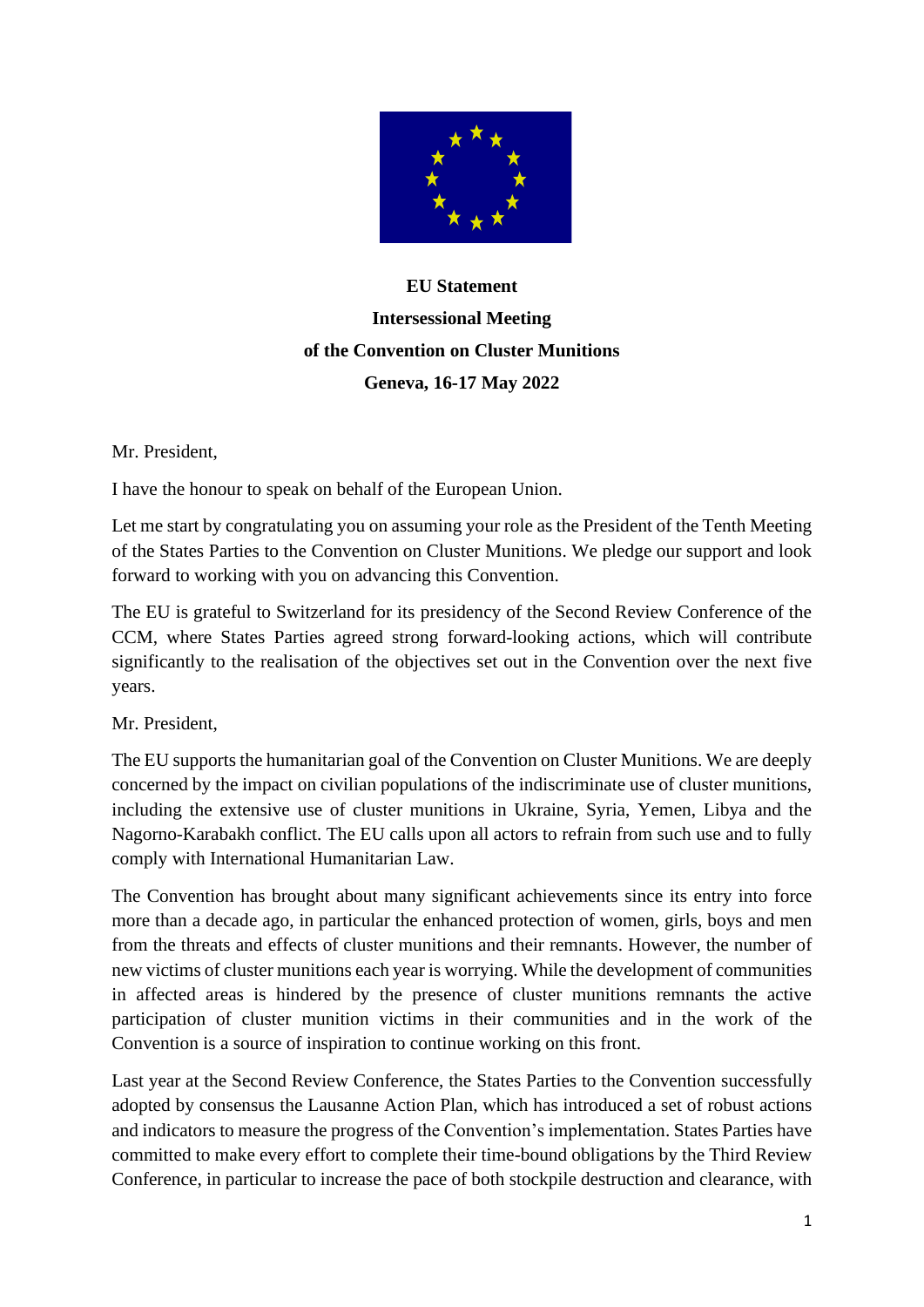a view to completing their obligations as soon as possible and in any event, no later than their respective deadlines set by the Convention. The full and timely implementation of the Convention by States Parties substantially contributes to end the suffering of civilians affected by cluster munitions. We also welcome the commitment to gender mainstreaming across the Convention. We strongly encourage the setting up of country coalitions to support States Parties in this regard.

We applaud the global efforts that, in the past decade, led to major cluster munition clearance and submunitions destruction. In total, ten States Parties and one State not party have been declared free of cluster munition-contaminated area in the last 10 years.

The EU contributes towards the goals of the Convention through its commitment to mine action, which also addresses explosive remnants of war (ERW) including cluster munitions remnants. As the world's leading humanitarian donor, the EU and its Member States continue to provide significant funding to mine action especially in the fields of risk education, clearance, stockpile destruction, and victim assistance. A number of EU funded projects contribute to socio-economic reintegration of victims impacted by mines and ERW, including cluster munitions, and to enhancing local and regional capacities. For example, between 2019 and 2021, the EU allocated 145 million Euro to support mine action, including cluster munitions remnants. Another 90 million Euro has been allocated for 2022 and 2023. The EU also highlights the importance of environmental consideration as becoming increasingly prominent in mine action as it is across all sectors.

We equally stress the importance of victim assistance and the full, equal and effective participation of cluster munition victims in society. Where needed, we must support States Parties in the integration of victim assistance into their national policies and legal frameworks in a non-discriminatory and gender-sensitive manner. Where possible, we support seeking synergies in the implementation of the Convention on Cluster Munitions with the Convention on the Rights of Persons with Disabilities (CRPD) and other relevant disarmament instruments, such as the Anti-Personnel Mine Ban Convention, especially on victim assistance, clearance, and survey. Such coordination contributes to the development of common efficient and effective policy approaches, and guiding principles.

Mr. President,

We convene here today amid Russia's unjustifiable, unprovoked and illegal war of aggression against Ukraine, which threw the world into even more uncertain times. Nations from every corner of the world have united at the UN General Assembly in calling for peace, demanding that Russia immediately, completely and unconditionally withdraw from the territory of Ukraine, within its internationally recognised borders, demanding civilian protection and humanitarian access in Ukraine. Furthermore, it also deplores the enabling involvement of Belarus in this unlawful use of force. These resolutions sent a powerful message to Russia and Belarus that they are isolated in their actions. We call on Russia and Belarus to abide by these resolutions and their international obligations. Russia bears full responsibility for the loss of life, the human suffering and all the destruction it causes in Ukraine. The EU fully acknowledges Ukraine's right to self-defence and the Ukrainian armed forces' efforts to defend